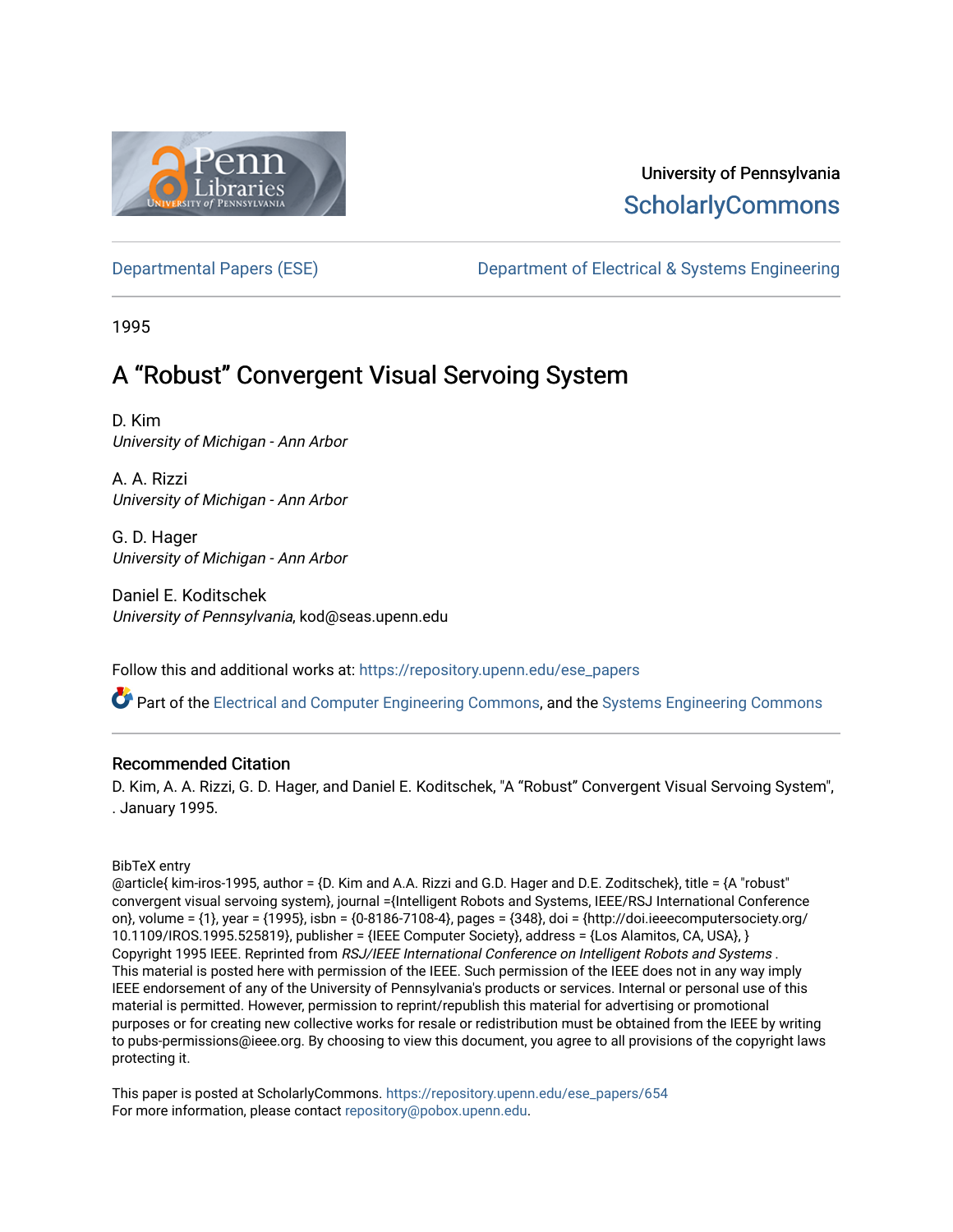# A "Robust" Convergent Visual Servoing System

# **Abstract**

This paper describes a simple visual servoing control algorithm capable of robustly positioning a three degree of freedom end effector based only on information from a stereo vision system. The proposed control algorithm does not require estimates of the gripper's spatial position, a significant source of calibration sensitivity. The controller is completely immune to positional camera calibration errors, and we demonstrate robustness to orientation miscalibration through a series of simulations and experiments.

For more information: [Kod\\*Lab](http://kodlab.seas.upenn.edu/Kod/IROS1995a)

# **Disciplines**

Electrical and Computer Engineering | Engineering | Systems Engineering

# **Comments**

BibTeX entry

@article{ kim-iros-1995, author = {D. Kim and A.A. Rizzi and G.D. Hager and D.E. Zoditschek}, title = {A "robust" convergent visual servoing system}, journal ={Intelligent Robots and Systems, IEEE/RSJ International Conference on}, volume = {1}, year = {1995}, isbn = {0-8186-7108-4}, pages = {348}, doi = {http://doi.ieeecomputersociety.org/10.1109/IROS.1995.525819}, publisher = {IEEE Computer Society}, address = {Los Alamitos, CA, USA}, }

Copyright 1995 IEEE. Reprinted from RSJ/IEEE International Conference on Intelligent Robots and Systems .

This material is posted here with permission of the IEEE. Such permission of the IEEE does not in any way imply IEEE endorsement of any of the University of Pennsylvania's products or services. Internal or personal use of this material is permitted. However, permission to reprint/republish this material for advertising or promotional purposes or for creating new collective works for resale or redistribution must be obtained from the IEEE by writing to pubs-permissions@ieee.org. By choosing to view this document, you agree to all provisions of the copyright laws protecting it.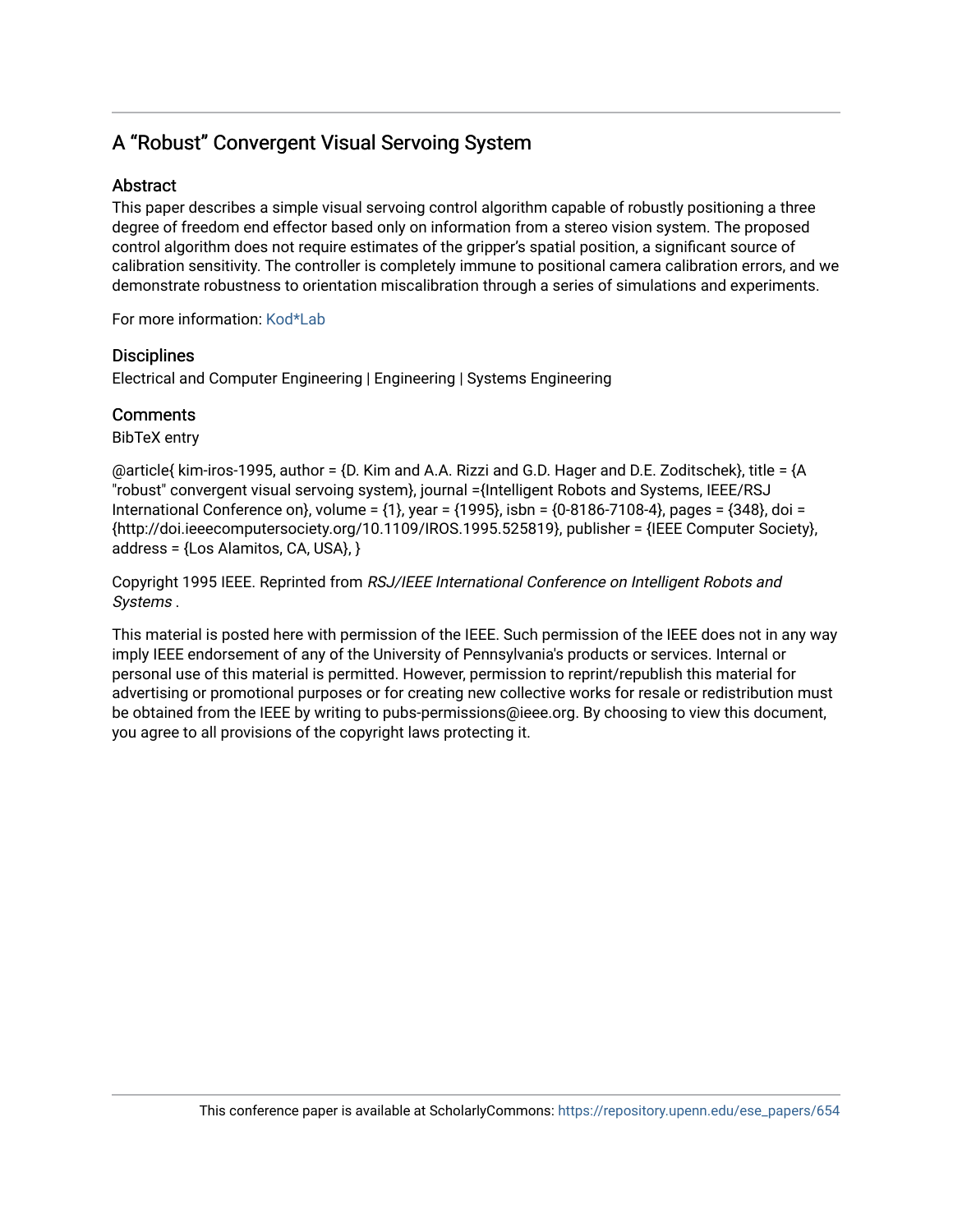# A "Robust" Convergent Visual Servoing System A paper submitted to IROS '95

IEEE/RSJ International Conference on Intelligent Robots and Systems

D. Kim, A. A. Rizzi, G. D. Hager\* and D. E. Koditschek

Artifical Intelligence Laboratory Department of Electrical Engineering and Computer Science The University of Michigan Ann Arbor, MI 48109

> Department of Computer Science\* Yale University New Haven, CT 06520-8285

## Abstract

This paper describes a simple visual servoing control algorithm capable of robustly positioning a three degree of freedom end effector based only on information from a stereo vision system. The proposed control algorithm does not require estimates of the gripper's spatial position, a significant source of calibration sensitivity. We show formally that the controller is immune to positional camera calibration errors. Aditionally we demonstrate robustness to orientational miscalibration through a series of simulations and experiments.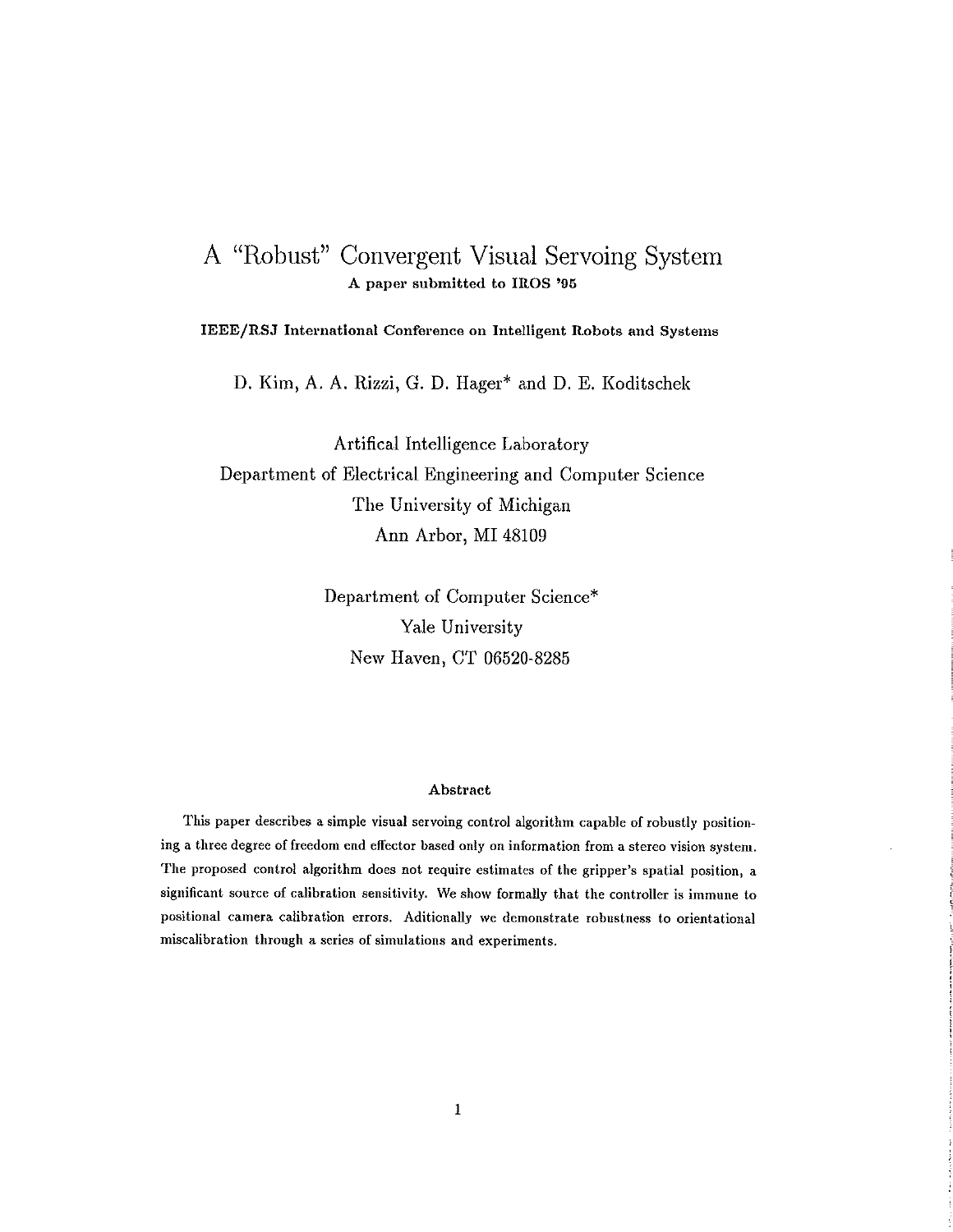### $\mathbf{1}$ Introduction

With the advent of affordable and computationally powerful computer vision hardware, it has become attractive to consider developing systems which make use of vision as their primary form of feedback. This trend towards "visual servoing" systems stands in contrast to the traditional notions of machine vision. In that tradition, a system uses vision as a means of statically planning future actions. Visual servoing systems make continuous use of visual information both to evaluate their moment to moment performance and to plan future action. Again, traditional vision systems typically measure features or target positions in a robot's workspace in support of off-line motion planning. Inevitably the performance of such a system is highly dependent on the accuracy of the calibration of both the manipulator and camera subsystems, as the connection between them is open loop by design. In contrast, if vision is used both for the planning and execution of manipulator motion, the desired robot configuration can be described as a particular set of visual observations, and possibly, the need for exact calibration information may be relaxed.

Recently, a number of researchers have begun to report on such "visual servoing" systems [1]. In a previous paper, two of the present authors [2] have futher classified these techniques into two subcategories: one relying on a position-based approach and the other an image-based method. This distinction is based on whether the servo error is specified in the image planes of the camera systems or in the workspace of the manipulation system [3]. The methods described in this paper rely on stereo vision to produce image-based servo errors which in turn generate (via the "visual servoing" algorithm) velocity commands for what we will construe to be a point manipulator in space. The only task considered will be "point positioning": moving the manipulator in such a manner that its point image coincides with a prespecified image target location.

The objective of this work is to explore the robustness issues surrounding such a visual servoing system. In particular, we wish to understand the effects of miscalibration of extrinsic camera parameters on the performance of visually based control strategies. In this paper, we present a simple control algorithm suitable for a three degree of freedom relative positioning problem - alignment of an end effector with an identified target in space. Since the proposed algorithm does not require an estimate of the spatial position of the end effector while carrying out such a motion, we can avoid performing algebraic triangulation from stereo image data, a significant source of calibration sensitivity. The methods presented here, based on modified gradient and Newton descent of visually measurable cost functions, accord particular attention to the descent structure in order to guarantee convergence while minimizing the calibration sensitivity. We believe that the work presented here provides a starting point for the design of robust controllers for the more generic problem of visually servoing the rigid transformation (six degrees of freedom) discribing the gripper.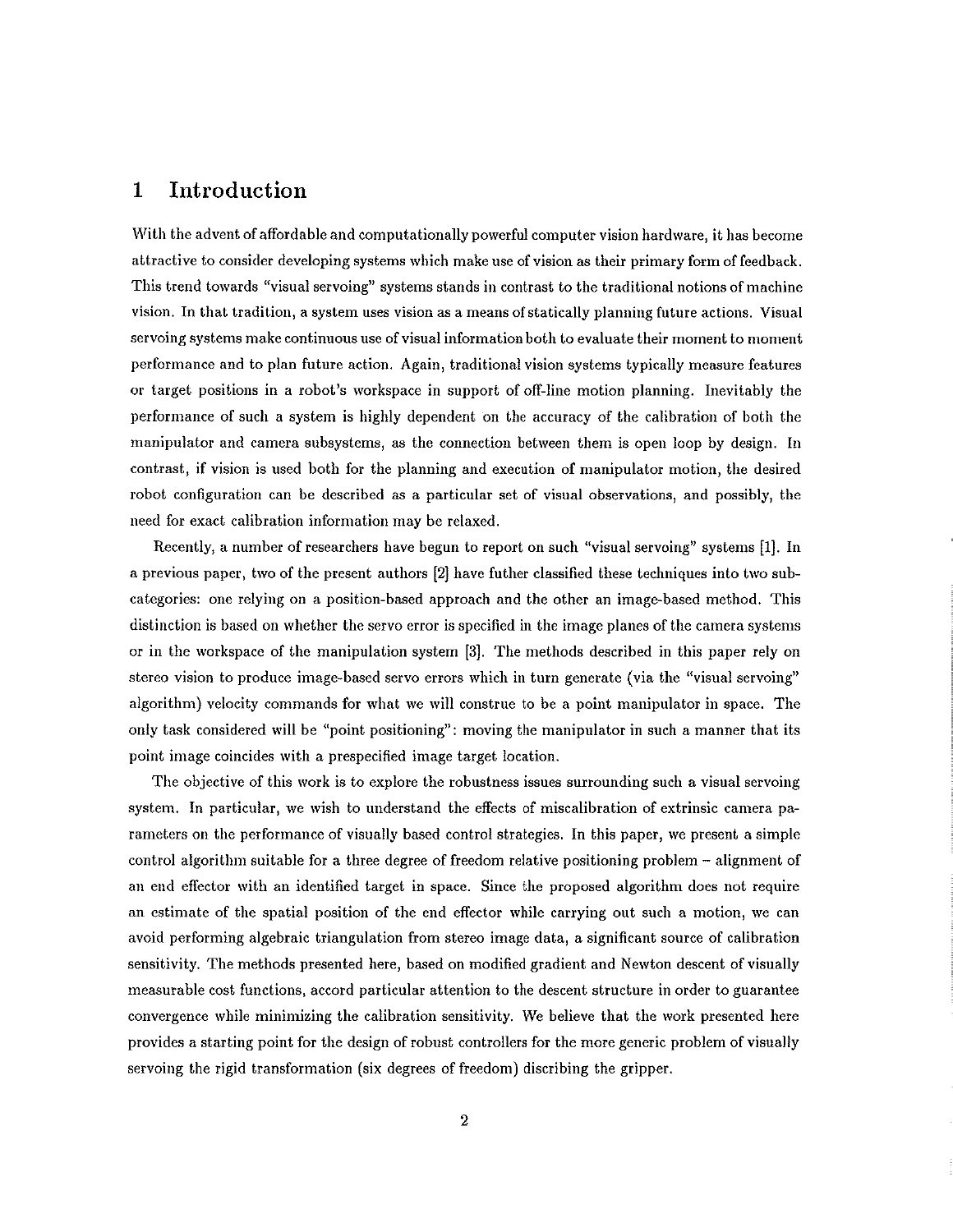### $\overline{2}$ **Background**

A number of researchers have developed control systems capable of achieving goals expressed only as visual events. Predominantly this literatures uses a Newton like method to minimize the measured visual error.

Espiau et al. [4] introduced interaction matrices for primitive visual features, a concept similar to the feature Jacobian introduced in [5], and used its generalized inverse for generating gripper velocity. Papanikolopoulos and Khosla [6] encoded a tracking task as minimizing the sum-of-squared difference optical flow. They used an adaptive mechanism to compensate for uncertainties in the model and to determine the depth related parameters in tracking an object. This algorithm requires an extra initialization process to align camera and target frames. Castano and Hutchinson [7] introduced a new hybrid vision/position control structure. They decompose the robot's task such that visual servoing is used only to control motion in the plane parallel to the camera's image plane, while errors in depth are controlled by a trajectory planner. The success of task decomposition depends strongly on the calibration of the camera.

More recently some researchers have introduced uncalibrated stereo cameras in their systems and provided successful working demonstrations [8, 9]. Hollinghurst and Cipolla [8] propose a position based servo algorithm using a static stereo vision system. Since they use an affine stereo algorithm to estimate positions of a robot and an object, it is valid only when the depth of an object is small compared to the viewing distance.

In the direct antecedent of this paper [9], Hager, et al. proposed a robust image based visual servoing technique, which made use of a static stereo camera system. The vision system was used to observe both the manipulator and target, forming the so-called 'endpoint-closed-loop' system. The control error for this system was defined as a visual "distance" from the gripper to a target (a similar problem was formulated in [10],[8]). The control system regulated this "visual error" by commanding velocities of a manipulator's end-effector. The particular control strategy chosen for this system required knowledge of the manipulator's Cartesian position - data expressly precluded by the desire to work solely in image plane coordinates as described above. Instead, the authors proposed a nonlinear observer that would estimate this data. Experiments demonstrate that the proposed control scheme is robust in the presence of relatively large calibration error, however the stability of the overall closed-loop system still remains unproven. We achieve the same result in this paper without requiring any state observer, and we are able to furnish a stability proof for the proposed algorithm as well.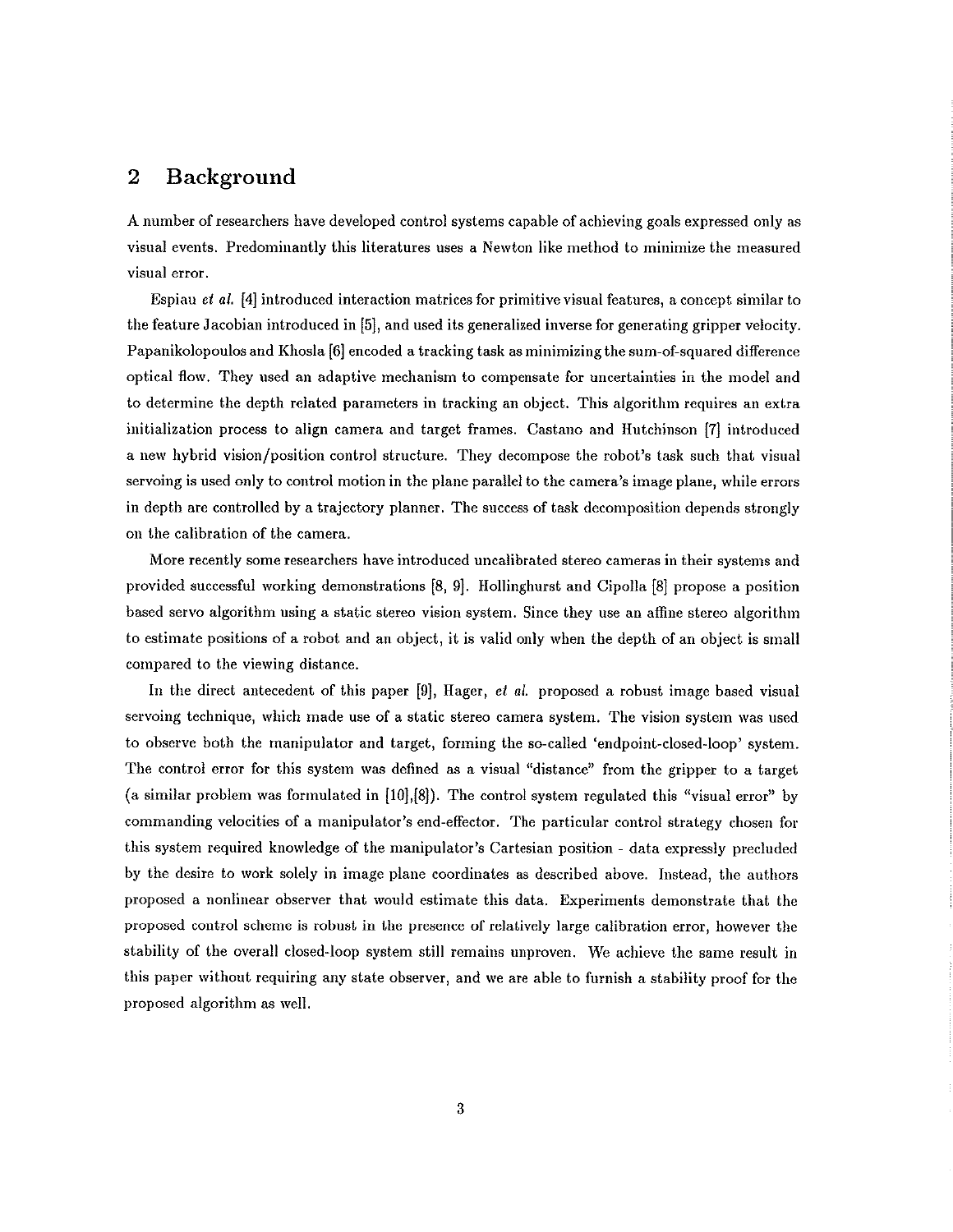### 3 A New Family of "Local" Visual Servos

This section offers a brief overview of the models associated with visual servo systems, then goes on to present a novel strategy based on insights gained from the structure of those models.

#### $3.1$ **Stereo Camera Model**

Consider two camera coordinate systems given by  $\Sigma_{c_1}$ ,  $\Sigma_{c_2}$  and a world coordinate system  $\Sigma_w$  as illustrated in Fig 1. The stereo projective transformation,  $g: \mathbb{R}^3 \to \mathbb{R}^4$ , maps a spatial point, r to a pair of image plane points,  $\theta$ . In general, this transformation can be written as [11]

$$
\theta = \begin{pmatrix} \theta_{1,x} \\ \theta_{1,y} \\ \theta_{2,x} \\ \theta_{2,y} \end{pmatrix} = g(r) = \begin{pmatrix} f_1 \frac{(r-c_1)^T x_1}{(r-c_1)^T z_1} \\ f_1 \frac{(r-c_1)^T y_1}{(r-c_1)^T z_1} \\ f_2 \frac{(r-c_2)^T x_2}{(r-c_2)^T z_2} \\ f_2 \frac{(r-c_2)^T y_2}{(r-c_2)^T z_2} \end{pmatrix}
$$
(1)

where,  $c_i$  and  $f_i$  represent the location and the focal length of camera i;  $x_i$ ,  $y_i$  and  $z_i$  are the orthogonal unit vectors defining the local coordinate system of camera i, with  $z_i$  directed along the optical axis of the camera. If we define  $D_i := (r - c_i)^T z_i$ , then the Jacobian of g evaluated at r,  $Dg(r)$  can be written as

$$
Dg(r) = \begin{pmatrix} -f_1[(r-c_1) \times y_1]^T/D_1^2 \\ f_1[(r-c_1) \times x_1]^T/D_1^2 \\ -f_2[(r-c_2) \times y_2]^T/D_2^2 \\ f_2[(r-c_2) \times x_2]^T/D_2^2 \end{pmatrix}
$$
(2)

where  $\times$  denotes the vector cross product. Finally, we note that this Jacobian will lose rank when  $(r-c_1) \times (r-c_2) = 0$ , or equivilently,  $r \in \overline{c_1c_2}$  or  $c_1 = c_2$ .

#### $3.2$ **Problem Statement**

Suppose a distinguished point on a robot gripper,  $r$ , can be imaged by a stereo camera system as defined above,  $\theta = g(r)$ . Then the visual servoing task we wish to address is: given a desired image plane point,  $\theta_d \in g(r_d)$ , and a robot controller capable of commanding arbitrary velocities in the Cartesian workspace,

$$
r=u,
$$

find a velocity control strategy,  $u(\theta, \theta_d)$  such that

 $g(r) \rightarrow \theta_d$ .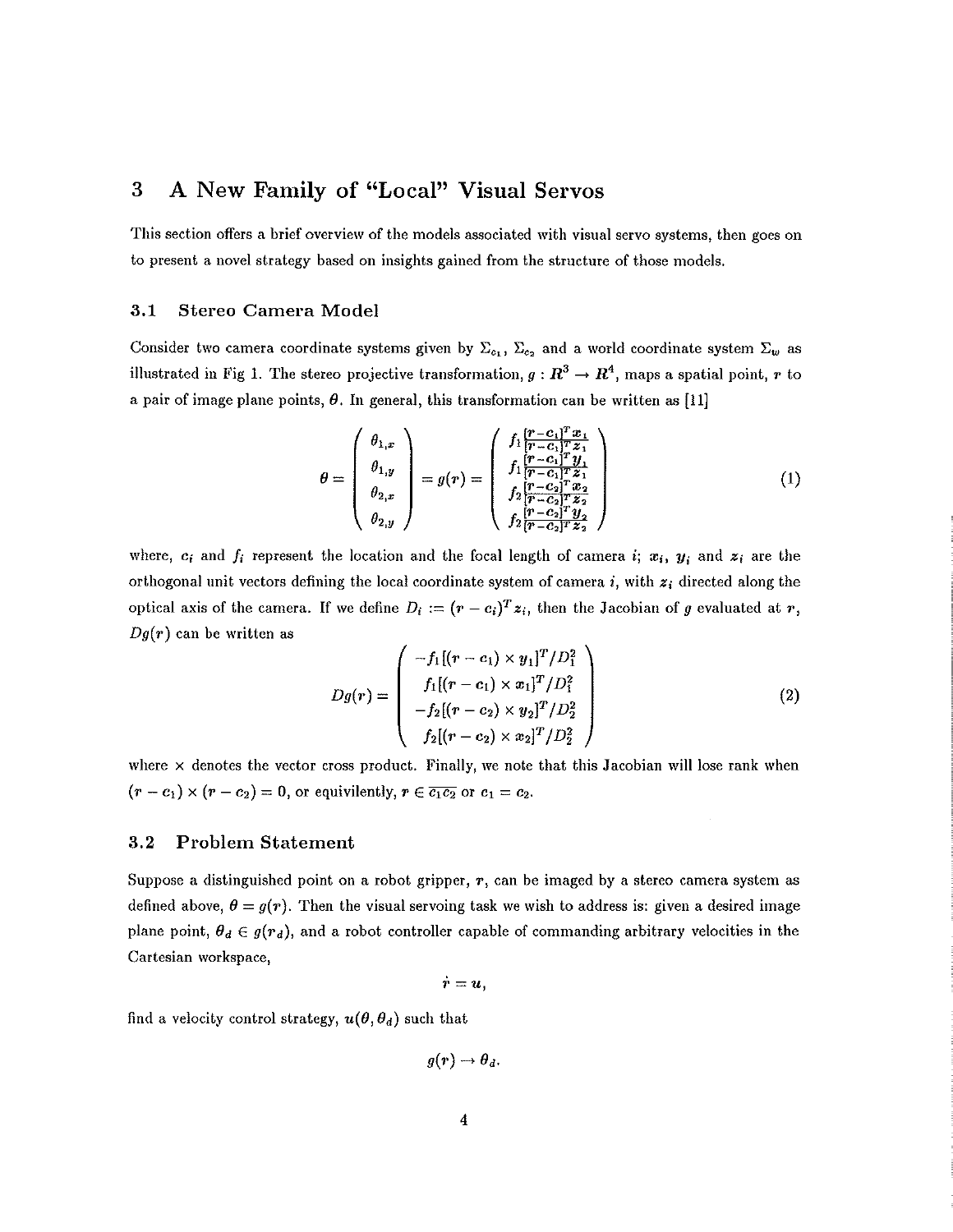As stated this problem is a three degree of freedom positioning task for the manipulator's gripper. If we define  $e_{\theta} := \theta_d - \theta$  as the "visual" error, then the closed loop error dynamics for such a system becomes

$$
e_{\theta} = g(r_d) - g(r) \tag{3}
$$

$$
\dot{e}_{\theta} = -Dg(r)u \tag{4}
$$

#### $3.3$ **Newton and Gradient Algorithms**

Equation (4) takes a very standard form for which there are well understood solutions. In the sequel we will distinguish between Newton and gradient based variants of these solutions.

#### $3.3.1$ **Gradient Method**

Consider a control strategy of the form

$$
\boldsymbol{u} = [Dg(\boldsymbol{r})]^T \boldsymbol{e}_{\theta}.\tag{5}
$$

Since  $||e_{\theta}||^2$  decreases along the motion of the resulting closed loop system, solutions of this form can result in overall system stability. Unfortunately, such gradient based descent techniques suffer from a number of well known shortcomings, the most relevant being:

Slow convergence: A property characteristic of gradient systems in general.

Calibration sensitivity: This follows from the dependence of  $[Dg(r)]^T$  on r, which in practice must be computed as  $g^{\dagger}(\theta)$  (i.e. requires triangulation), within the visual servoing assumption of no Cartesian data.

#### 3.3.2 Newton Method

Similarly, a control strategy of the form

$$
\mathbf{u} = [Dg(\mathbf{r})]^\dagger \mathbf{e}_{\theta}, \tag{6}
$$

(here  $M^{\dagger}$  denotes the generalized inverse of the non-square matrix  $M$ ) can be used to generate stable motion. Moreover such an approach has the added benefit of producing uniform convergence. overcoming one of the drawbacks of the gradient method. Unfortunately, calibration sensitivity remains unaddressed as it is still necessary to compute  $r$  via triangulation of stereo image plane measurements.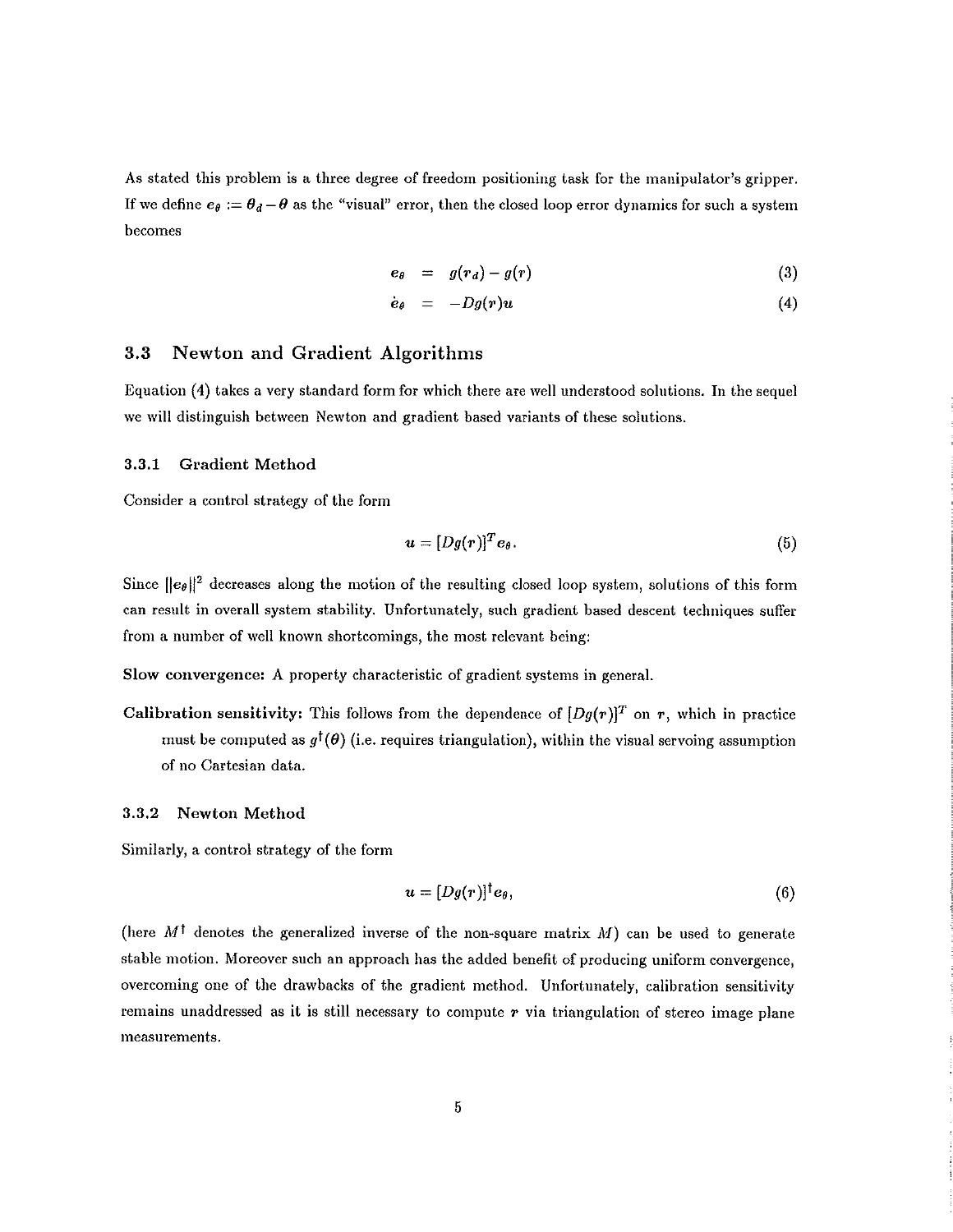#### 3.4 Some Algebraic Identities

Before considering some alternative controller strategies we pause to review a number of algebraic properties associated with the perspective projection.

Begin by noting that equation (1) can equivalently be written in the form

$$
A(\theta)r = b(\theta), \tag{7}
$$

where

$$
A(\theta) = \begin{pmatrix} [\theta_{1,x}z_1 - f_1x_1]^T \\ [\theta_{1,y}z_1 - f_1y_1]^T \\ [\theta_{2,x}z_2 - f_2x_2]^T \\ [\theta_{2,y}z_2 - f_2y_2]^T \end{pmatrix} \in R^{4\times 3},
$$
\n(8)  
\n
$$
\begin{pmatrix} c_1^T[\theta_{1,x}z_1 - f_1x_1] \\ c_1^T[\theta_{1,x}z_1 - f_1x_1] \\ \end{pmatrix}
$$

$$
b(\theta) = \begin{bmatrix} c_1^T[\theta_{1,y}z_1 - f_1y_1] \\ c_2^T[\theta_{2,x}z_2 - f_2x_2] \\ c_2^T[\theta_{2,y}z_2 - f_2y_2] \end{bmatrix} \in R^4.
$$
 (9)

From this it follows that  $Dg(r)$  in (2) can be factored into state dependent and measurement dependent matrices (as shown in Appendix A):

$$
Dg(r) = -\Gamma(r)^{-1}A(\theta),\qquad(10)
$$

where

$$
\Gamma(r)=\left(\begin{array}{cc}z_1^T(r-c_1)I_2&0\\0&z_2^T(r-c_2)I_2\end{array}\right)\in R^{4\times 4}
$$

and  $I_n$  denotes the  $n \times n$  identity matrix. Note that whenever r is visible from both cameras (in front of them),  $\Gamma(r)$  is a positive definite matrix.

Additionally we can develop an algebraic relationship between work-space errors and visual errors. Given that  $A(\hat{\theta})\hat{r} = b(\hat{\theta})$ , it follows that

$$
\mathbf{A}(\hat{\boldsymbol{\theta}})[\hat{r}-r] = -\Gamma(r)[\hat{\boldsymbol{\theta}} - \boldsymbol{\theta}] \tag{11}
$$

$$
A(\theta)[\hat{r} - r] = -\Gamma(\hat{r})[\hat{\theta} - \theta]
$$
\n(12)

as shown in Appendix A.

These properties of the projective transformation afford the design of simple controllers, as we now show.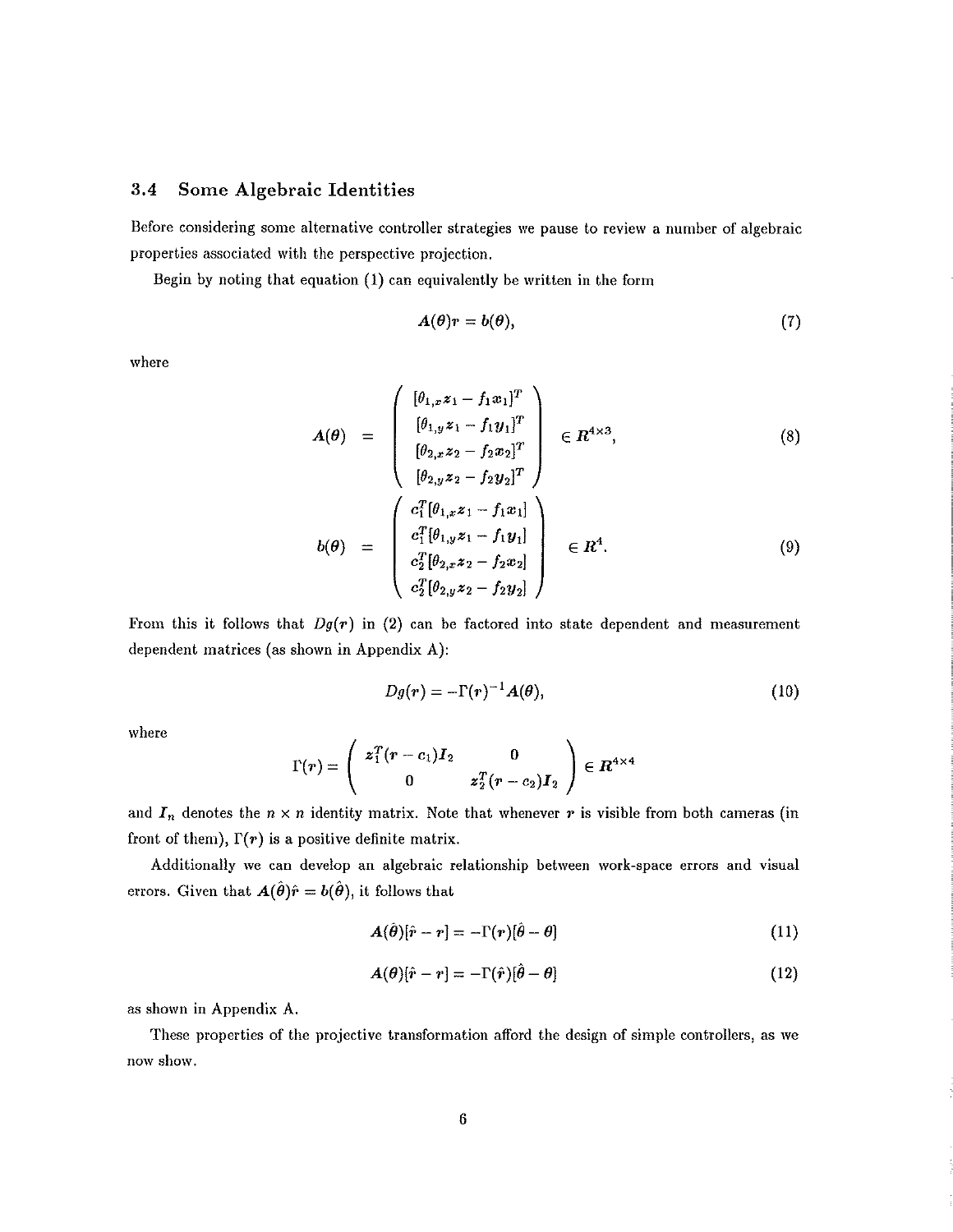### "Local" Newton and Gradient Methods  $3.5$

In place of the "global" controllers presented above, we propose here what may be thought of as their "local" variants. These strategies have the property that the controllers use "fixed gain" laws based only on the desired set point.

The Newton type controller which results from this approach takes the form

$$
u = -A^{\dagger}(\theta_d) K e_{\theta}.
$$
 (13)

While the corresponding gradient algorithm is given by

$$
u = -A^T(\theta_d) K e_{\theta}, \qquad (14)
$$

In these equations  $K \in R^{4 \times 4}$  is an arbitrary positive definite diagonal gain matrix. Note that both of these proposed control laws are independent of the current gripper position and that  $A(\theta_d)$  is a constant matrix for a given image plane target. Note that  $A(\cdot)$  depends upon neither  $c_1$  nor  $c_2$ , so that (13) and (14) are completely immune to baseline miscalibration.

# "Global" Stability Analysis of the "Local" Newton and  $\overline{4}$ **Gradient Variants**

Consider, first, the case of perfect calibration information - that is the orientations of both cameras are known<sup>1</sup>. We will show that the algorithms of Section 3.5 are asymptotically stable with a large domain of attraction. Thus, despite their reliance on only local measurement data, these "local" variants  $(13)$  and  $(14)$  have as large a domain of attraction as  $(5)$  and  $(6)$ , assuming perfect calibration.

#### $4.1$ **Proof of Stability**

Making use of  $(10)$ , the error dynamics of  $(4)$  can be rewritten as

$$
\Gamma(r)\dot{e}_{\theta}-A(\theta)u=0 \qquad (15)
$$

The stability of this closed-loop system, using the local newton control law, can now be examined by making use of

$$
V(e_{\theta},r)=\frac{1}{2}e_{\theta}^{T}\Gamma(r)\Gamma(r)e_{\theta},
$$

<sup>&</sup>lt;sup>1</sup>Note that since the algorithms in question are independent of camera position we need not be concerned with positional calibration information.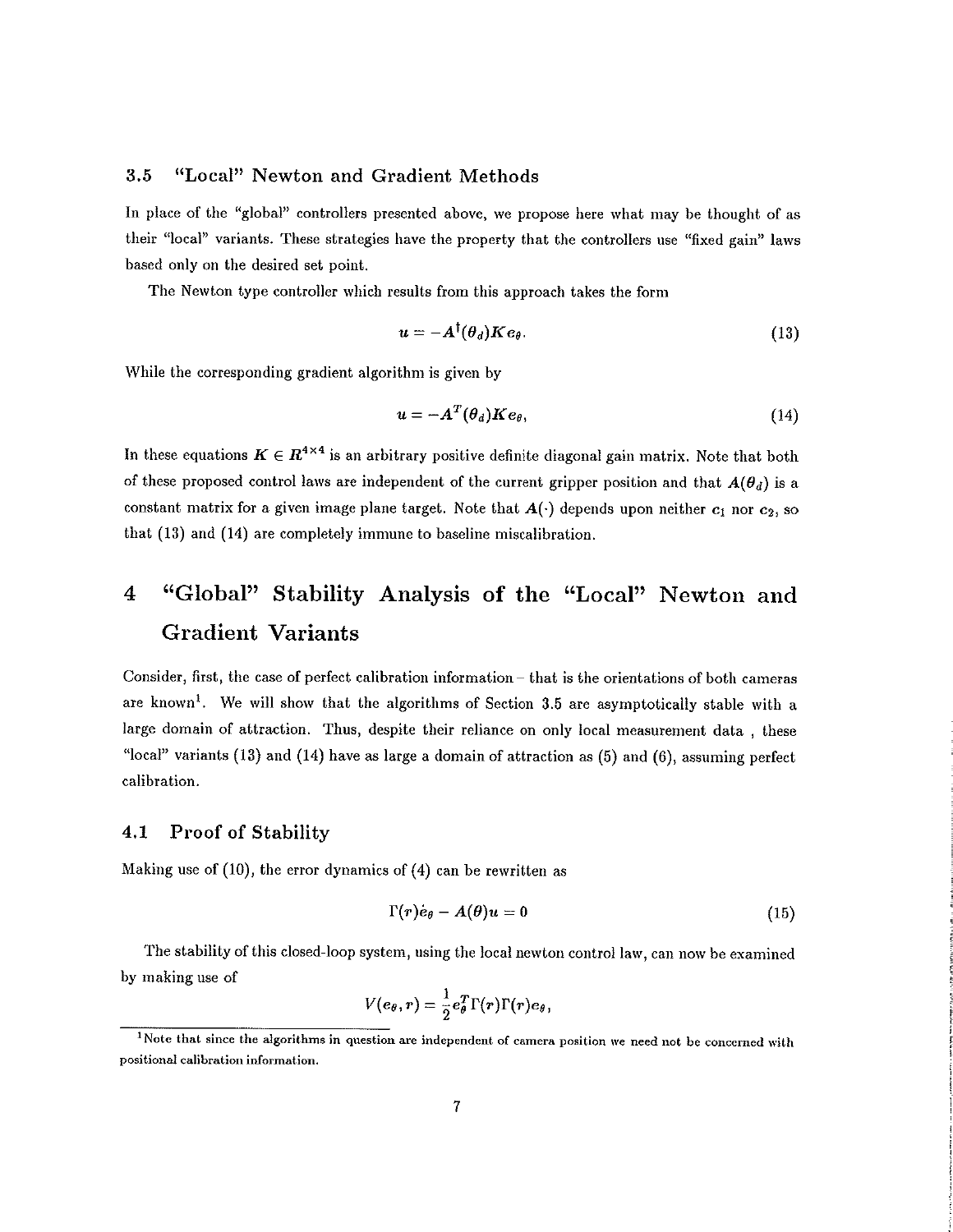as a Lyapunov candidate function.

Taking the derivative of  $V$  along the systems trajectories yields

$$
\dot{V}(e_{\theta},r) = e_{\theta}^{T} \Gamma(r) (\dot{\Gamma}(r) e_{\theta} + \Gamma(r) \dot{e}_{\theta})
$$
\n
$$
= e_{\theta}^{T} \Gamma(r) (D(Z\dot{r}) e_{\theta} + A(\theta)\dot{r})
$$
\n
$$
= e_{\theta}^{T} \Gamma(r) A(\theta_{d}) u
$$
\n
$$
= -e_{\theta}^{T} \Gamma(r) A(\theta_{d}) A^{\dagger}(\theta_{d}) e_{\theta}
$$
\n
$$
= (r_{d} - r)^{T} A^{T}(\theta_{d}) A(\theta_{d}) A^{\dagger}(\theta_{d}) e_{\theta}
$$

where  $D(\cdot)$  denotes the diagonal matrix with its argument and Z as defined in (18).

If the orientations of the cameras are perfectly known – as has been presumed – it then follows that

$$
\dot{V}(e_{\theta},r) = (r_d - r)^T A^T (\theta_d) e_{\theta} \n= -e_{\theta}^T \Gamma(r) e_{\theta} \n\leq 0,
$$

and we conclude that  $e_{\theta} \rightarrow 0$ .

Similarly for the gradient control law of Section 3.5, we begin by choosing as a candidate lyapunov function.

$$
V(r_d,r)=\frac{1}{2}(r_d-r)^T(r_d-r).
$$

This leads to the derivatives of  $V$  along the systems trajectory being

$$
\dot{V}(r_d, r) = -(r_d - r)^T u
$$
  
=  $(r_d - r)^T A^T (\theta_d) e_{\theta}$   
=  $-e_{\theta}^T \Gamma(r) e_{\theta}$   
<  $0$ .

Again we conclude that the closed loop system converges (regardless of any positional miscalibration of either camera), provided the gripper remains visible from both cameras throughout the motion.

#### 4.2 The Need for Containment

Unfortunately the "global" results described in this section are conditioned by the fact that the end-effector of the robot must stay "in front" of both cameras during its motion. However, none of the algorithms presented have guaranteed this fact, and as a result, the exact meaning of the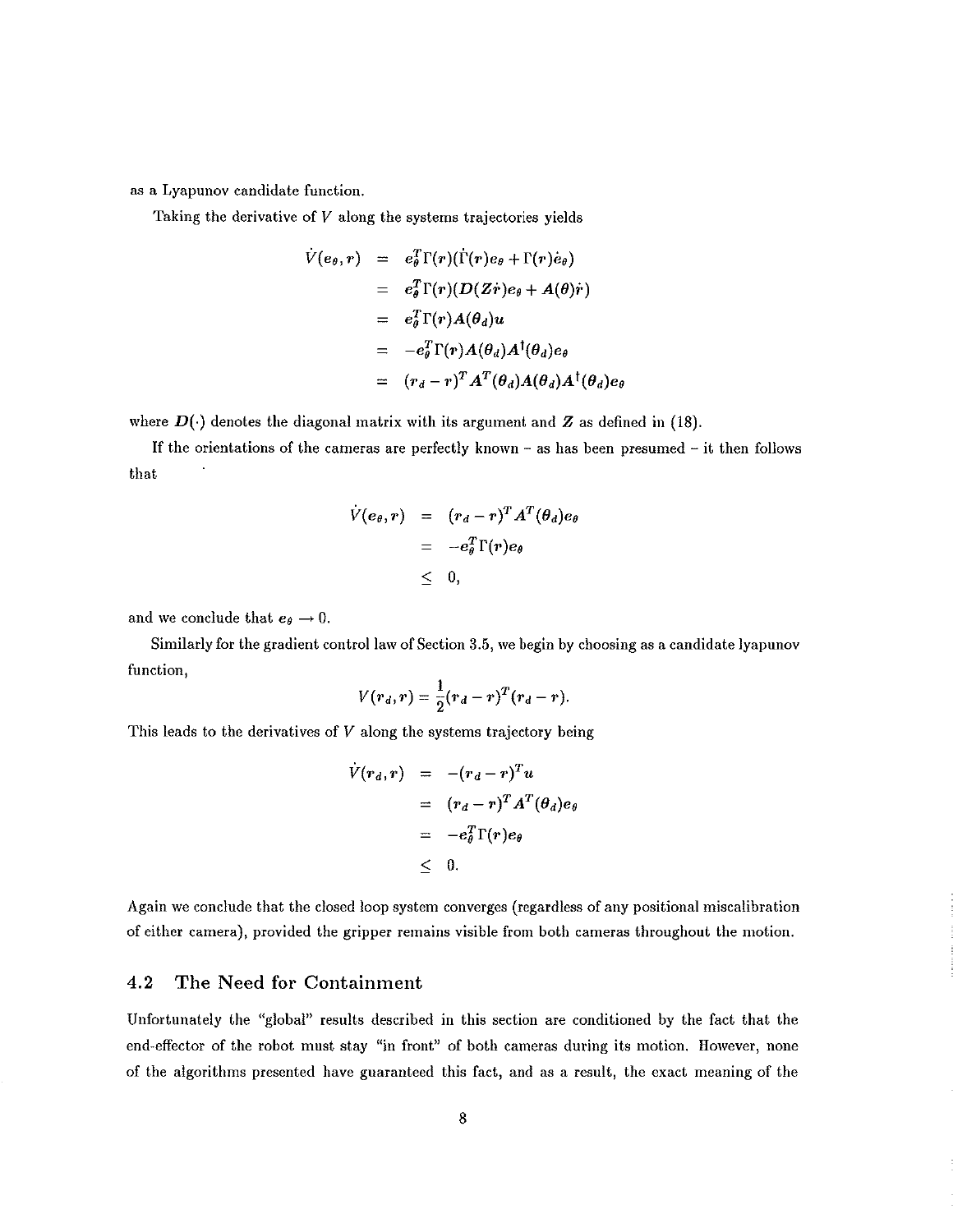conclusions must be carefully examined. Fortunately, the systems in question are all first order, and it immediately follows that conservative estimates for the domain of attraction for any of the algorithms can be derived directly from the Lyaponov functions used in the stability proofs. Specifically a maximal Lyapunov ball may be found which lies completely in front of both cameras, and it follows that any initial condition starting in that ball will remain in front of the cameras for all time, and, thus, converge to the desired goal.

We believe that with some attention to this problem of containment – choosing a control law such that the gripper does not leave either field of view  $-$  a class of visual servoing algorithms could be developed which respect the "obstacle" (avoiding end effector motions that drift "behind" a camera). In such a case, the meaning of "global" in this domain could be extended to include all initial conditions which start in front of both cameras. Of course, we have not get studied this problem carefully, and have no such result at present.

It is worth noting that we can show a direct correspondence between the proposed local (fixed gain) controllers and the traditional Newton (essentially gain scheduled) method by recourse to a time-varying change of coordinates (see Appendix B).

### 5 Robustness Experimentation and Simulation

The following section offers a short set of experimental results which demonstrate the notably better robustness properties of the "new" local control strategies, followed by a more thorough evaluation of the robustness properties of these controllers based on a series of simulations.

#### **Experimental Data**  $5.1$

The positioning task with respect to a target point in space was implemented on testbed, consisting of a Zebra robot arm and two Sony XC-77 cameras with 12.5 mm lens and two pan-tilt heads. The cameras are placed approximately 90 cm from the robot along the  $y$  axis and 30 cm apart along  $x$ axis. They are oriented to point back along the  $y$  axis of robot. A point target was chosen roughly 90 cm from both cameras.

We test the proposed algorithm with tuned and detuned parameters by placing a gripper with different offset positions from the target (see Table 1). The detuned system is obtained by rotating the cameral 12 deg inward and camera 28 degree inward. The entire visual control system runs at a rate of 18.5 Hz. We are forced to limit robot velocities to a maximum of 5 cm/sec due to inherent limitatation of robot control system.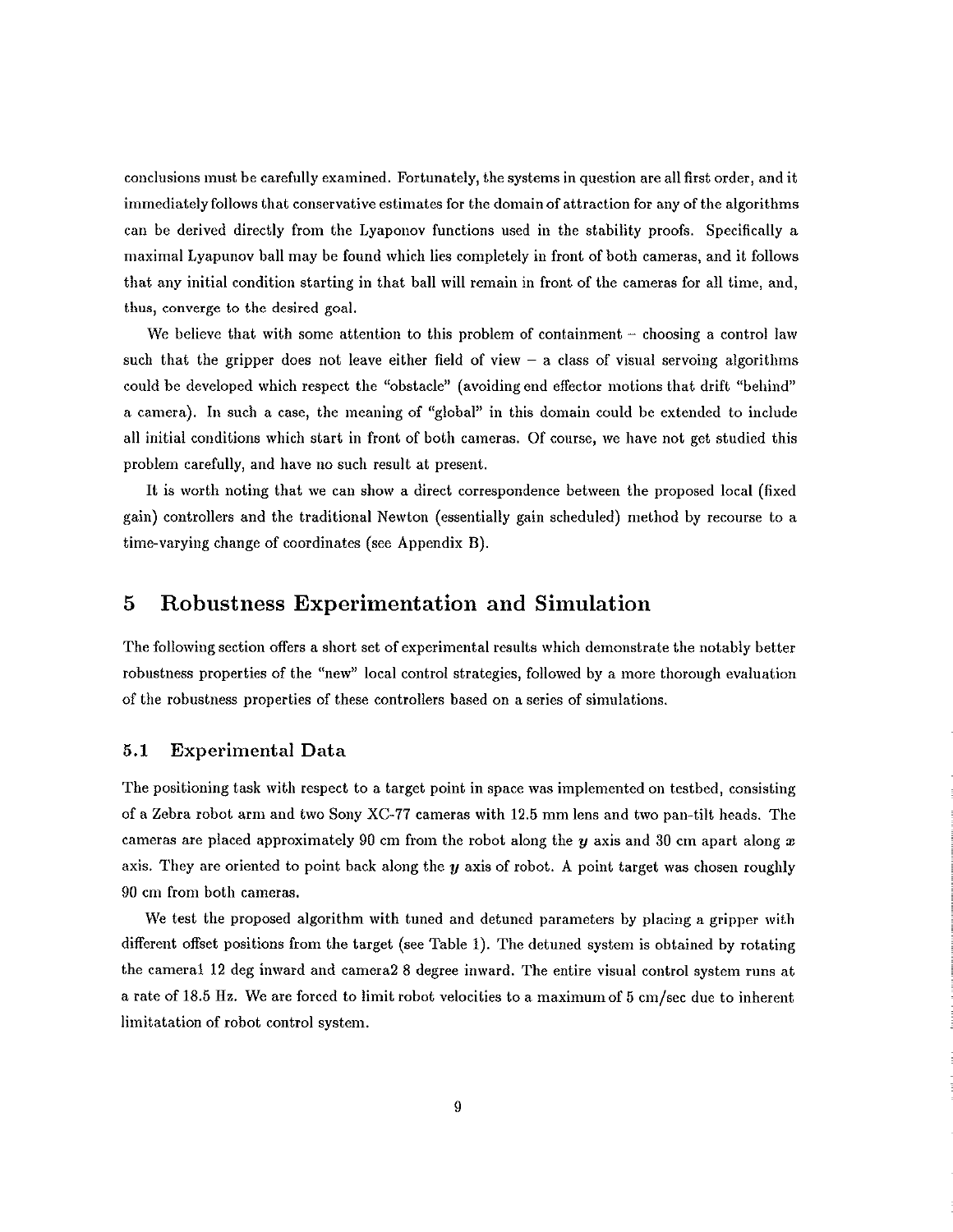| Experiment | Offset from target                       |
|------------|------------------------------------------|
| Exp1       | $+10$ cm in Y                            |
| Exp2       | $+10$ cm in Z                            |
| Exp3       | 10 cm in $X$ , $+2$ cm in $Z$            |
| Exp4       | $-10$ cm in X, $+2$ cm in Z              |
| Exp5       | $-6$ cm in X, $+6$ cm in Y, $+6$ cm in Z |

Table 1: Initial gripper Positions

The experimental results are shown in Fig 5. Each set shows the trajectories of the gripper performing given task using tuned parameters (solid line) and detuned parameters (dashed line).

#### $5.2$ Simulation

A large sequence of computer simulations has been performed to evaluate the relative performance of the controllers of Section 3.5 against the more traditional "Newton method" in the presence of camera calibration error. As was noted in the previous section, the proposed controller is immune to displacement errors, and thus we will focus only on situations involving rotational miscalibration.

The simulation setup consists of a pair of cameras whose optical axis are parallel and perpendicular to the base line. The separation between the cameras is, and 100 cm. The "task" we wish to perform is to position the simulated robot gripper at a point between the two cameras, and 250 cm from baseline.

A complete study of the domains of convergence for every possible type and magnitude of miscalibration would be near impossible to present due to the shear volume of data required. Thus we choose to present a systematic set of miscalibration situations which covers a fairly significant region of the space of possible miscalibrations. In particular we will consider situations where the calibration data represents cameras which are rotated from the actual cameras about one of the principle axis, and we will consider these in a pair-wise fashion (i.e. camera one is rotated up 5 degrees and camera two is rotated in 5 degrees and so on). Of the possible 36 such configurations (two possible direction of rotation and 3 degrees of freedom) we will eliminate the symmetric cases to limit ourselves to an evaluation of only 21 "types" of miscalibration, each of which is evaluated over the range of 0 to 30 degrees in increments of 2 degrees.

For each such case, 1000 different initial gripper positions were uniformly placed within a range of 100 cm from a desired target position, and the percentage of trajectories which resulted in convergence were measured for both the newton algorithm and the proposed local variants (13) of Section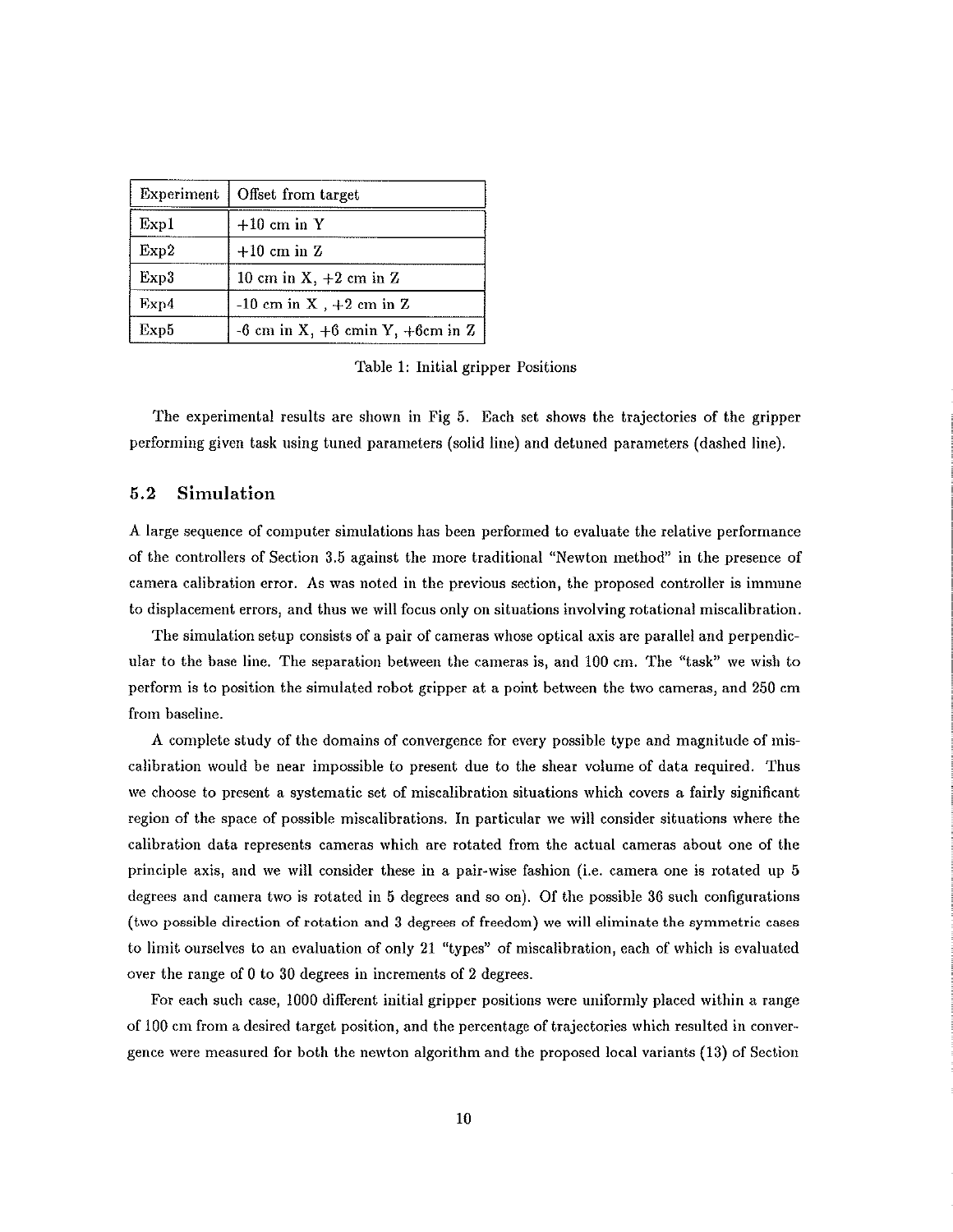- 3.5. A trajectory was classified as converging if it met the following criteria:
	- 1. The position of gripper remains visible to both cameras throughout the trajectory.
	- 2. The final position arrives within 1 cm of the desired target within 90 sec.

The overall gains were comparable<sup>2</sup> in both control algorithms.

Figure 2 demonstrates that the Newton method begins to fail when the magnitude of miscalibration approaches 6 degrees. In contrast, our newly proposed method performs successfully up to 10 degrees of miscalibration. Although not explicitly documented in Fig 2, we observed that the drastic increase in failure rates between 10 to 20 degrees were the result of total failure for the case when both of the actual cameras were pointed inward. Not surprisingly both methods demonstrated significant robustness with respect to rotations around the optical axis.

Looking at the particular performance of both control algorithms for a particular motion allows some insight in to the differences between the algorithms. Figure 4 show the motion of the gripper from an initial position of  $(50,-100,0)$  to the desired position of  $(-50,-50, 100)$  when the estimate of one camera is rotated  $(y_1, 15^{\circ})$  and the estimate of the second camera is rotate  $(x_2, 15^{\circ})$  from the actual cameras.

### 6 Conclusion

We present a simple visual servo control algorithm for a 3 d.o.f positioning of gripper using stereo vision. The proposed controller does not resort to a dynamic estimator or inverse transformation in commanding gripper motion, distiguishing it from all previous approaches. We have shown that the proposed control algorithm is globally stable regardless of the positional calibration error of cameras. Even though we cannot offer a formal characterization of its robustness to rotational modelling errors, preliminary experiments and exhaustive simulation results show it is robust in the presence of significant miscalibration.

Futher research will be directed toward the case of rigid transformations (the six d.o.f problem).

# References

[1] P. Corke, "Visual control of robot manipulators - a riview," in Visual Servoing, K. Hashomoto, editor, pp. 1-32, World Scientific, 1994.

<sup>&</sup>lt;sup>2</sup>We have taken this to mean that the local dynamic behavior of both algorithms in the vicinity of the target location are similar.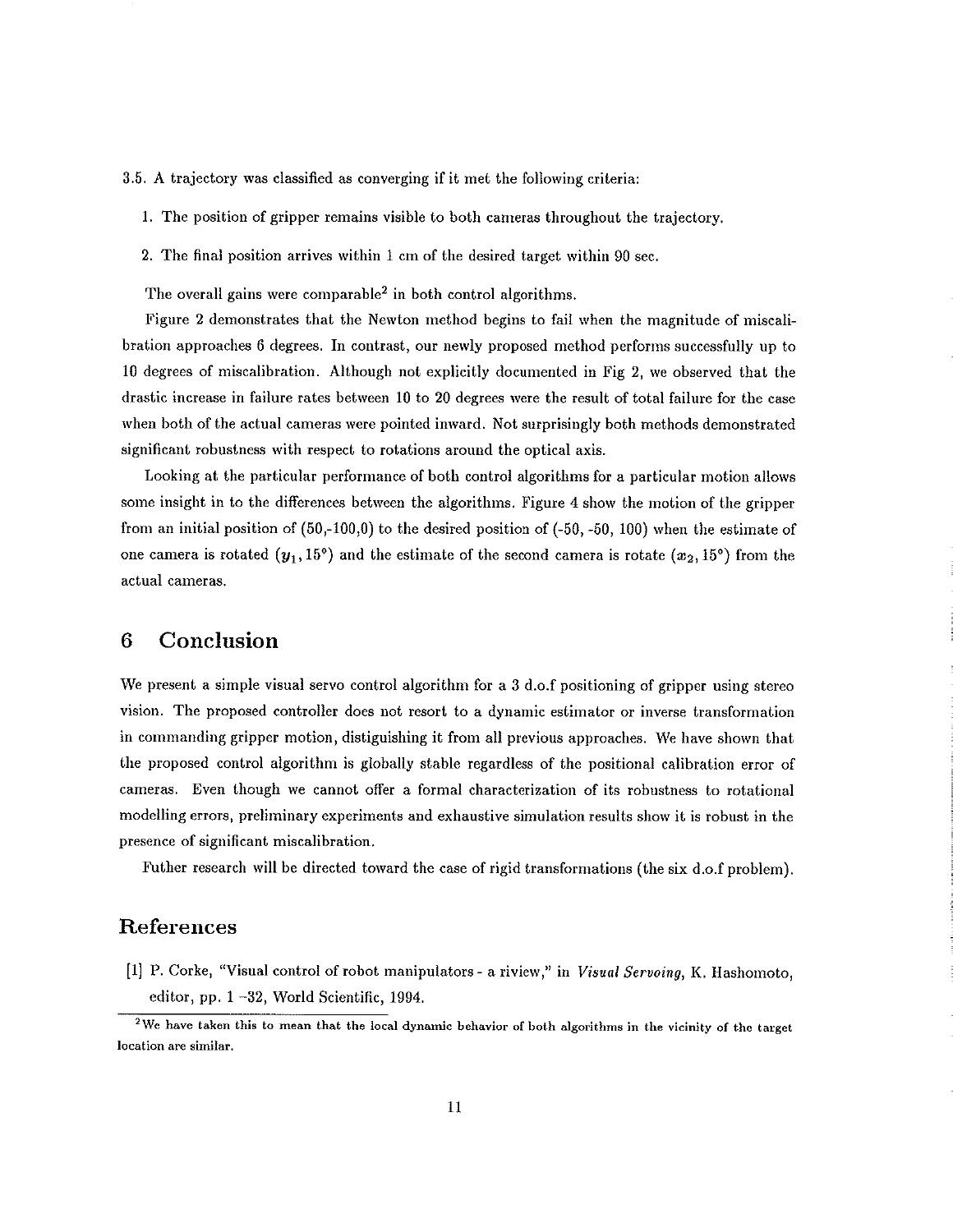

Figure 1: Stereo Camera Model



Figure 2: (a) Average volume of convergence counting all 21 types of miscalibration, (b)Number of converging points in a specific type of miscalibration (estimated cameral is pointing inward and estimated camera2 is pointing downward)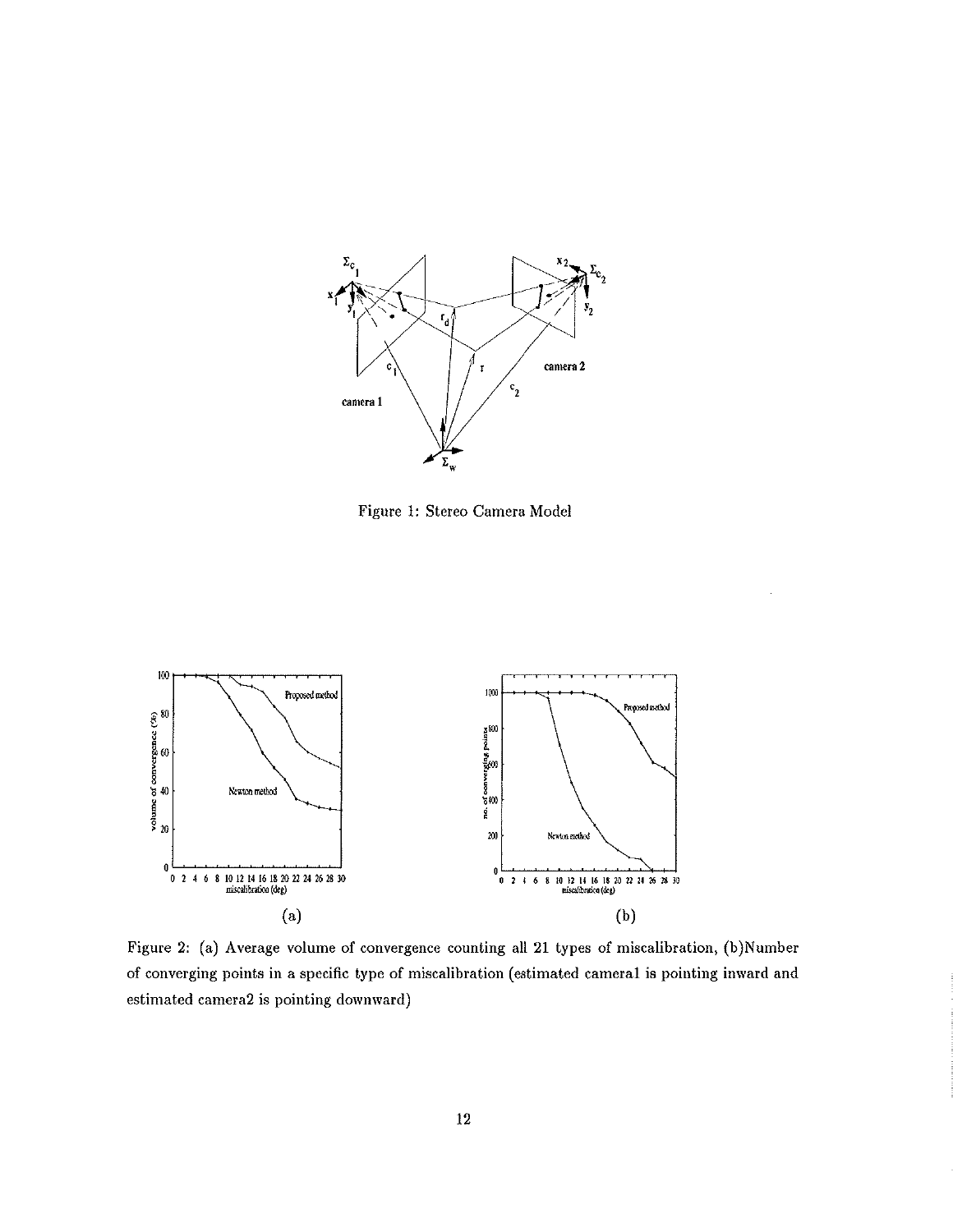

Figure 3: Average volume of convergence counting all 21 types of miscalibration and standard deviation: (a):Proposed method (b):Newton method



 $\bar{z}$ 

Figure 4: Trajectories of gripper in Cartesian space when estimated cameras are rotated inward and upward by 15 deg each : (a) X-Y projection, (b) Y-Z projection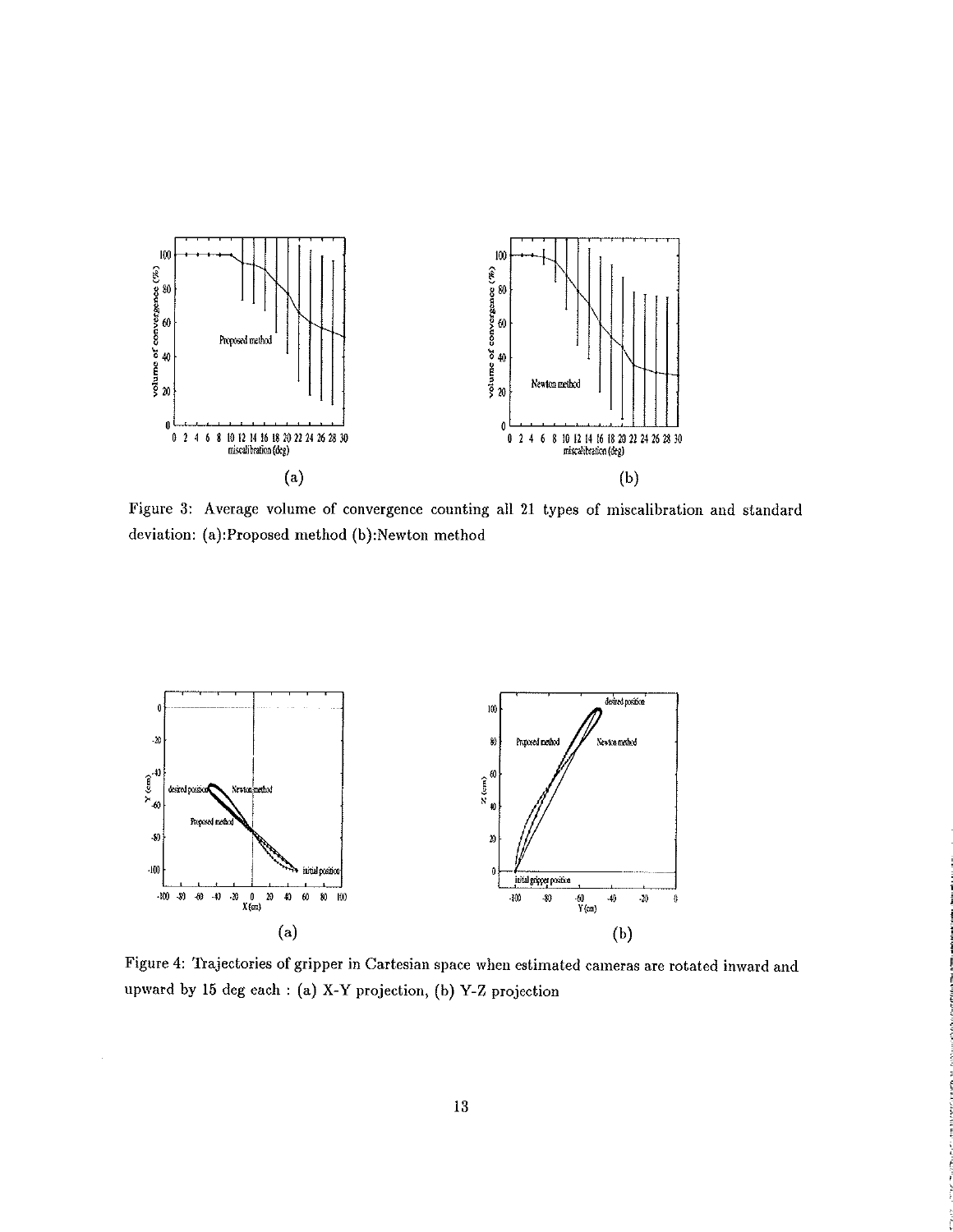

 $\overline{1}$ 



Exp1:  $+10$  cm in  $Y$ 











 $\ddot{\phantom{a}}$ 

Exp3:  $+10$  cm in  $X + 2$  cm in  $Z$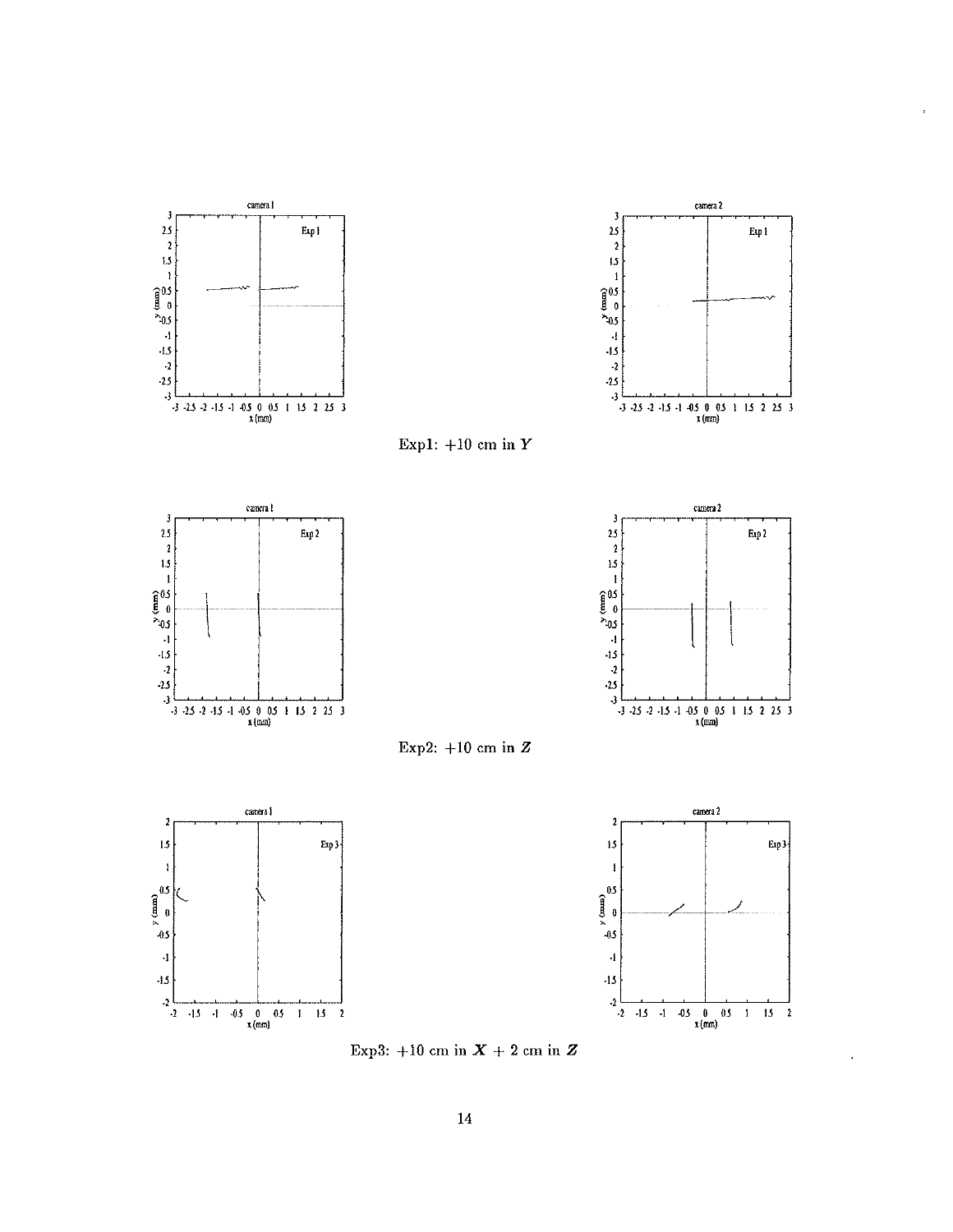

Exp4: -10 cm in  $X + 2$  cm in Z



Exp5: -6 cm in  $X$ , 6 cm in  $Y$  +6 cm in  $Z$ 

Figure 5: Trajectories viewed from stereo cameras of relative positioning from 5 different offsets ( solid line shows trajectory with tuned system and dashed line shows the trajectory of gripper after rotaing cameras)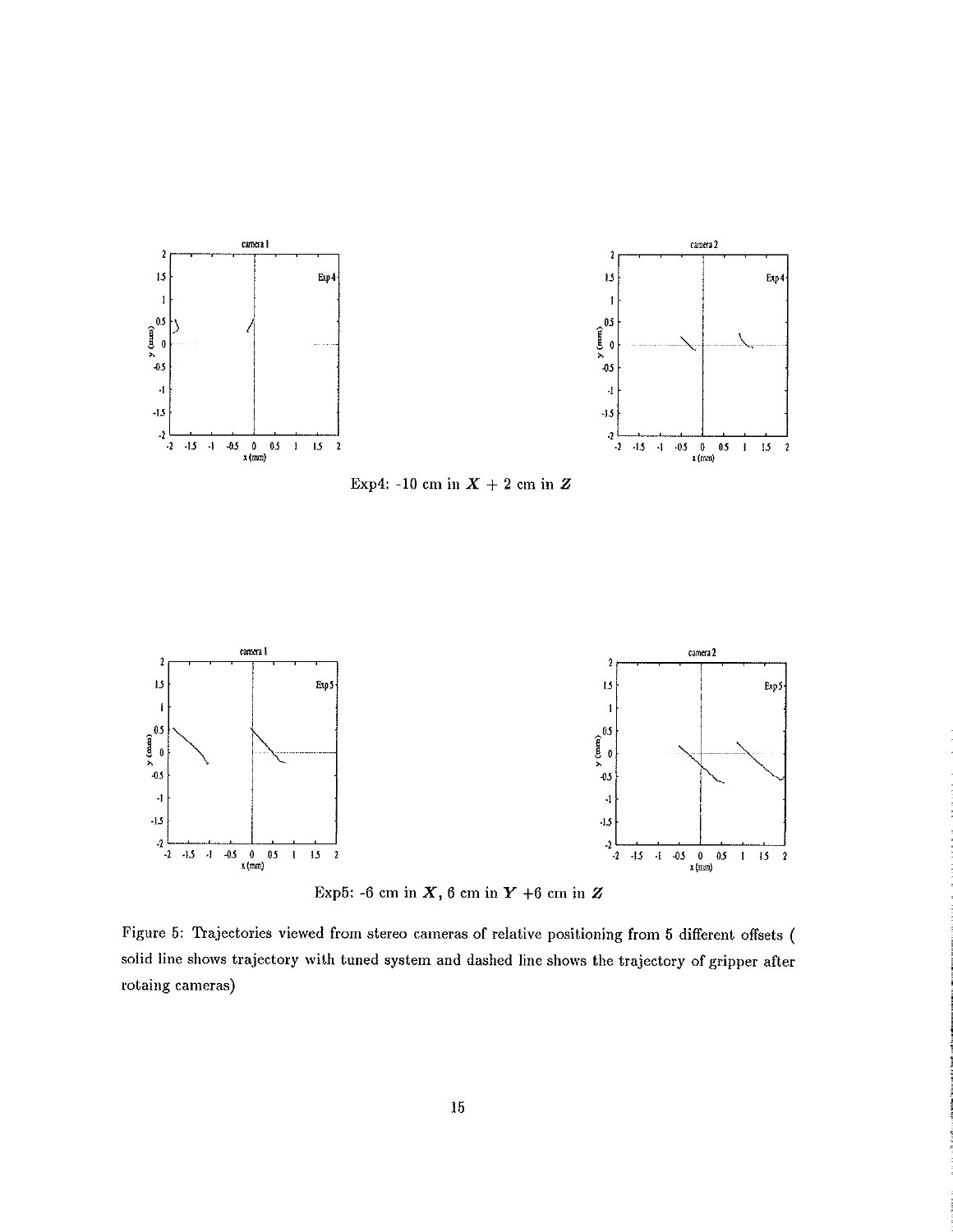- [2] A. A. Rizzi and D. E. Koditschek, "An active visual estimator for dexterous manipulation," IEEE Transactions on Robotics and Automation, vol. (submitted), 1994.
- [3] L. E. Weiss, A. C. Sanderson, and C. P. Newman, "Dynamic sensor-based control of robots with visual feedback," IEEE Trans. on Robotics and Automation, vol. RA-3, No. 5, pp. 404 -417, Oct 1987.
- [4] B. Espiau, F. Chaumette, and P. Rives, "A new approach to visual servoing in robotics," IEEE Trans. on Robotics and Automation, vol. 8, No. 3, pp. 313 - 326, June 1992.
- [5] K. Hashmoto and H. Kimura, "Lq optimal and nonlinear approaches to visual servoing," in Visual Servoing, K. Hashomoto, editor, pp. 165-198, World Scientific, 1994.
- [6] N. P. Papankolopoulos and P. K. Khosla, "Adative robotic visual tracking: Theory and experiments," IEEE Trans. on Automatic Control, vol. 38, No. 3, pp. 1 -32, Mar 1993.
- [7] A. Castano and S. Hutchinson, "Visual compliance: Task-directed visual servo control," IEEE Trans. on Robotics and Automation, vol. 10, No. 3, pp. 334 - 342, June 1994.
- [8] N. Holinghurst and R. Cipolla, "Uncalibrated stereo hand-eye coordination," Technical report, Cambridge University, Dept. of Engineering, September 1993.
- [9] G. G. Hager, W. Chang, and A. S. Morse, "Robot feedback control based on stero vision: Towards calibration free hand-eve coordination," in Proc. IEEE int'l Conf. Robotics and Automation, pp. 2850 - 2856, June 1994.
- [10] S. Wijesoma, D. Wolfe, and R. Richard, "Eye-to-hand coordination for vision-guided robot control applications," Int. J of Roboticies Res, vol. 12, No. 1, pp. 404 - 417, Feb 1993.
- [11] B. K. Horn, Robot Vision, MIT Press, Cambridge, 1986.
- [12] J. Munkres, Analysis on Manifolds, Addison-Wesley, Advanced Book Program, 1990.

### A Proof of Algebraic Properties

1.  $J(r) = -\Gamma(r)^{-1}A(\theta)$ Denote  $F(r, \theta) = A(\theta)r - b(\theta)$ . Using the Implicit Function Theorem [12], the system Jacobian  $Dg(r)$  can be written as

$$
Dg(r)=-\left(\frac{\partial F(r,\theta)}{\partial \theta}\right)^{-1}\frac{\partial F(r,\theta)}{\partial r}.
$$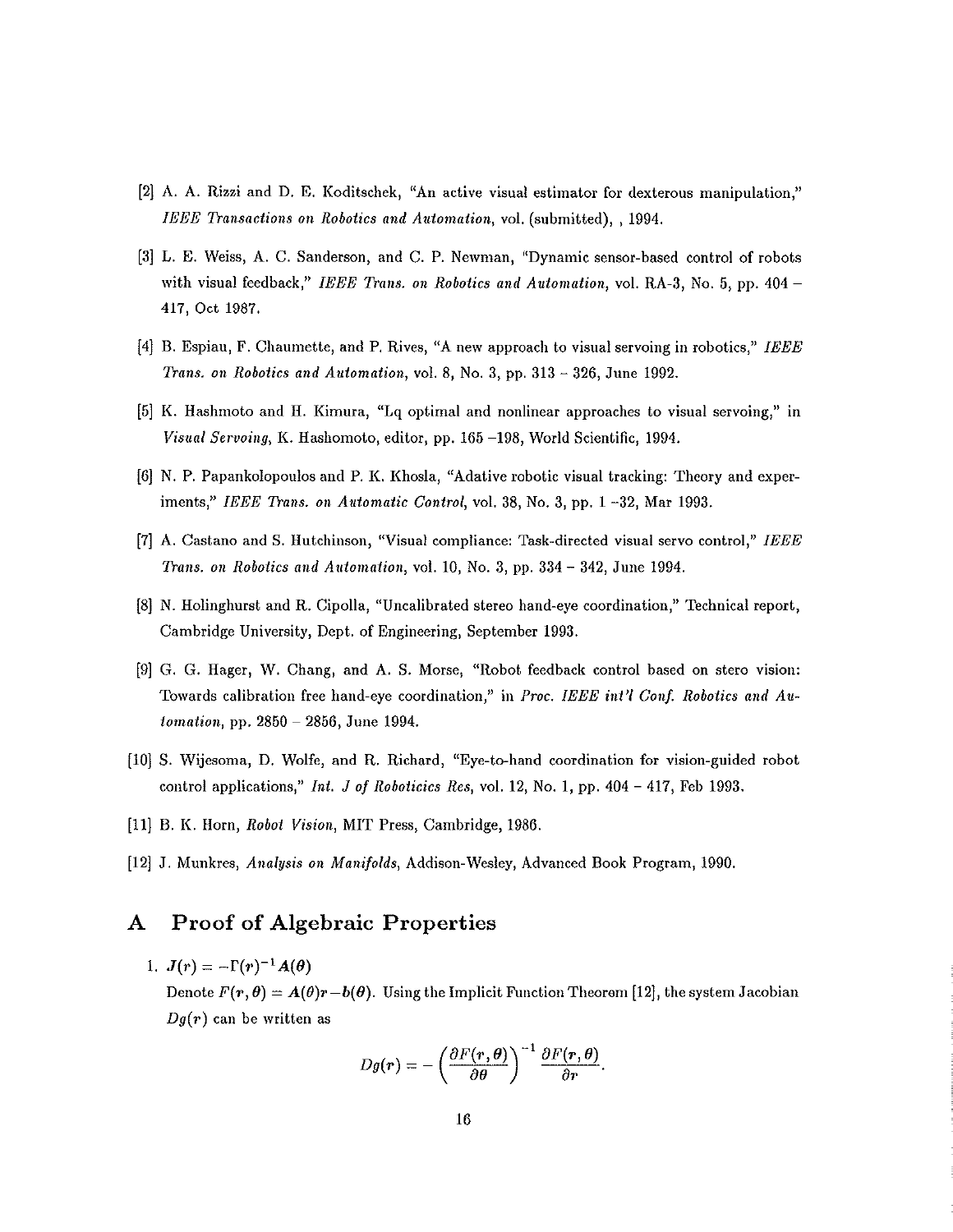Since

 $\mathcal{A}$ 

$$
\frac{\partial F(r, \theta)}{\partial \theta} = \frac{\partial A(\theta)r}{\partial \theta} - \frac{\partial b(\theta)}{\partial \theta}
$$

$$
= D\left(\begin{array}{c} z_1^T(r-c_1) \\ z_1^T(r-c_1) \\ z_2^T(r-c_2) \\ z_2^T(r-c_2) \end{array}\right) = \Gamma(r)
$$

$$
\frac{\partial F(r, \theta)}{\partial r} = A(\theta)
$$

where  $D(\cdot)$  denotes the diagonal matrix, we have

$$
J(r) = -\Gamma(r)^{-1}A(\theta),
$$

 $\overline{\text{or}}$ 

$$
\boldsymbol{A}(\boldsymbol{\theta}) = -\Gamma(\boldsymbol{r})D\boldsymbol{g}(\boldsymbol{r}).
$$

2.  $A(\hat{\theta})(\hat{r}-r) = -\Gamma(r)(\hat{\theta}-\theta)$ ¿From equation (8) and (9)  $A(\hat{\theta})$  and  $b(\hat{\theta})$  can be written as

$$
A(\hat{\theta}) = A(\theta) + D(\hat{\theta} - \theta)Z
$$
\n
$$
\begin{pmatrix} c^T x \\ c \end{pmatrix}
$$
\n(16)

$$
b(\hat{\theta}) = b(\theta) + D\left(\begin{array}{c} c_1^2 z_1 \\ c_1^T z_1 \\ c_2^T z_2 \\ c_2^T z_2 \end{array}\right) [\hat{\theta} - \theta] \qquad (17)
$$

where

$$
Z = \begin{pmatrix} z_1^T \\ z_1^T \\ z_2^T \\ z_2^T \end{pmatrix} \in \mathbb{R}^{4 \times 3}.
$$
 (18)

$$
A(\hat{\theta})(\hat{r} - r) = A(\hat{\theta})\hat{r} - A(\hat{\theta})r
$$
  
=  $A(\hat{\theta})\hat{r} - [A(\theta) + D(\hat{\theta} - \theta)Z]r$   
=  $b(\hat{\theta}) - b(\theta) - D(\hat{\theta} - \theta)Zr$   
=  $-\Gamma(r)(\hat{\theta} - \theta)$